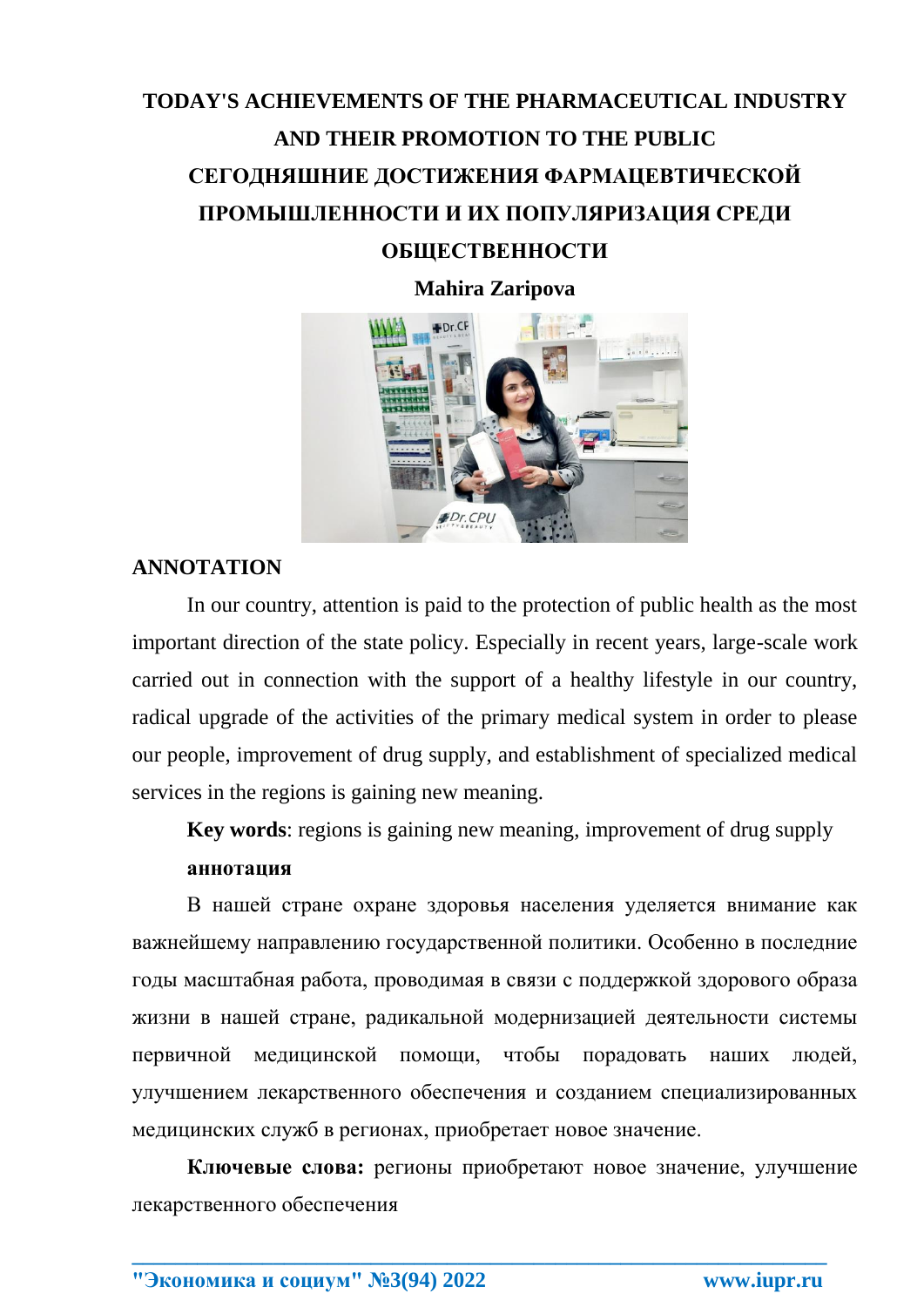The process of increasing the scope and quality of medical services cannot be imagined without highly effective medicines. And the full satisfaction of the population's need for it is due to the extent to which the pharmaceutical industry has developed. Significant work is also being done in this area in our country.

The presence of the GLP laboratory here can guarantee the quality and effectiveness of the drugs being manufactured, as well as the fact that the international GMP standard is introduced. At present, more than 300 types of drugs have been registered by the enterprise, exported to more than 15 foreign countries. BACK VIEW

In the first years of independence, two pharmaceutical enterprises were operating in our country. About 20 drugs were produced in cooperation with local research institutes.

Works such as the production of medicines and medical products, control of its quality, implementation of Export-Import, training of qualified personnel in the field, carrying out scientific research have been abandoned to its status, the absence of trust in scientists operating in the field, the absence of money allocated to ideas and projects have had a negative impact on the development of the In the network, modern drugs have not been created or created, nor have they been applied to production. Because the infrastructure, the laboratories that could issue the international quality certificate were not there until recently. Research institutes in the system also functioned as a sort.

This in itself would not have remained without a negative impact on the supply of the population with medicines and medical supplies. Suppose, relatives of the patient who went to the hospital were in search of drugs, could not find rare drugs, we witnessed a lot of cases when they ordered aside. There is also a saying that in some pharmacies there is no quality license, the shelf life is not clearly indicated or the drugs that have passed are sold. This is natural, as evidenced by the fact that work in the field is abandoned to self-employment.

IN THE FOLLOWING YEARS, GREAT ATTENTION WAS PAID TO THE INDUSTRY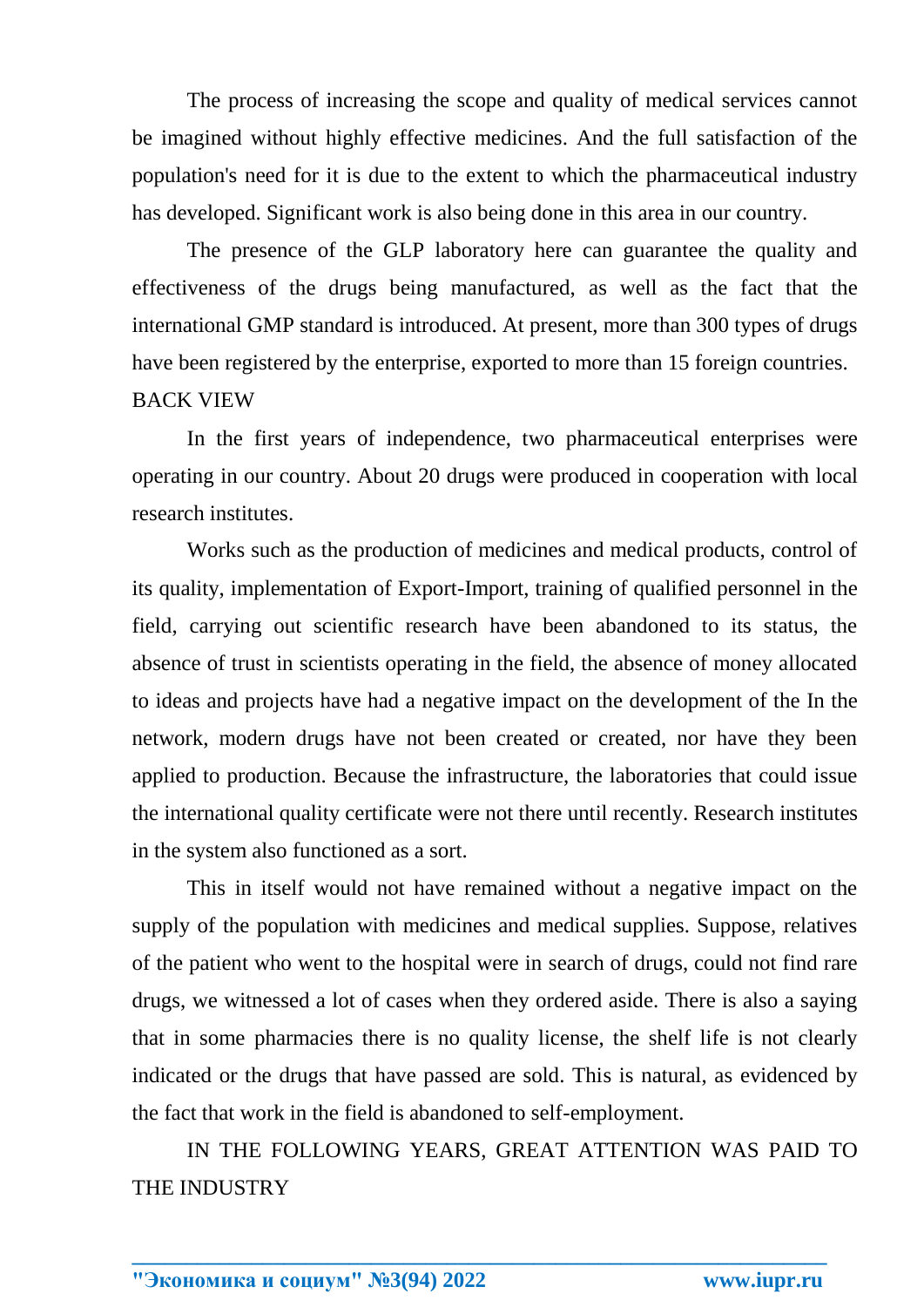At the initiative of the president of our country, as a result of the special attention paid to the pharmaceutical sector in the following years, the number of enterprises in the system has increased dramatically. By today, about 220 pharmaceutical enterprises are operating in our country. They produce, along with various medicines, medical products — bonding materials, syringes, medical gloves, etc.

Special attention is also paid to bringing the quality of the drug to the level of international. In particular, according to the decree of the head of our state "on measures to radically improve the management system of the pharmaceutical network" dated November 7, 2017, the agency for the development of the pharmaceutical network was established, which was given the powers to coordinate, register, certify the work in the field, in particular, the activities of scientific inspection. Also, three research institutes were attached to the agency. HOW MANY DRUGS ARE USED IN WORLD MEDICINE, IN UZBEKISTAN-WHAT?

In the field of pharmaceuticals, there are two concepts-trade name and international non-patented name. Speaking of the international non-patented name of the drug, who understood the identification of the drug by giving the abbreviated name of the active drug substance (substance)contained in the drug.

Simply put, the drug is used in medical practice by trade name (aspirin) or chemical name (acetylsalicylic acid). Drugs of the same composition and form, let's say, are produced by enterprises in Germany, India or Uzbekistan under different trade names, and the price is different, since their effect is the same.

— Suppose that Natri deklofenak was approved by 30 firms in Uzbekistan and registered in the state. It is produced under a different trade name, - says Muhabbat Ibrahimova. — " Voltaren"," Diclo"," Dicloberl"," Diclofenac " - drugs with the same effect. But it is produced by different enterprises. In Uzbekistan, the State Register of medicines and medical products records about 10 thousand trade names of medicines.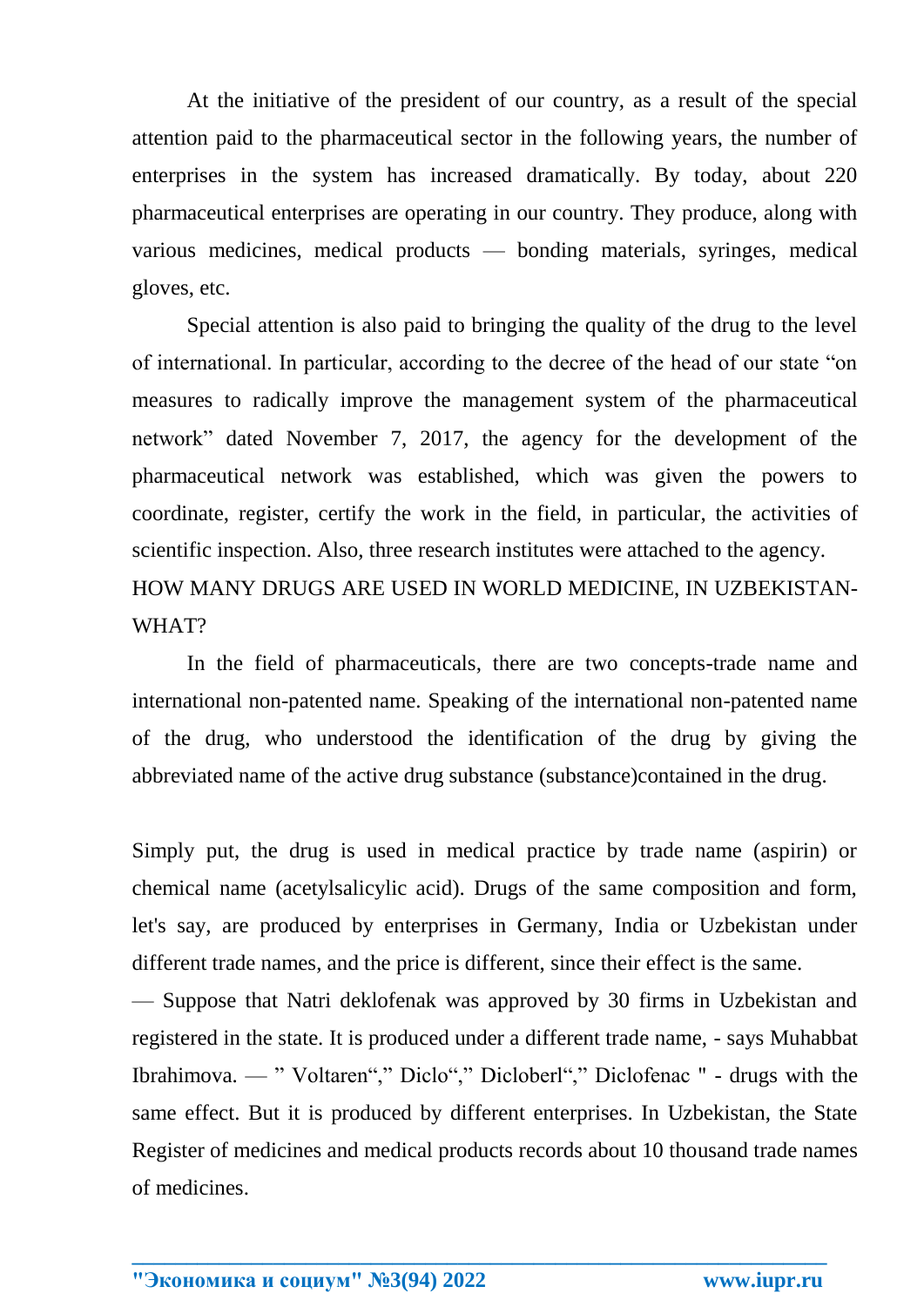In the whole world there are more than 100 thousand drugs with names. But at us the drug against each disease is noted. In one sense, it's good. Because there will be no shortage of drugs. But if the drug is original, the effectiveness is higher, if it is being reproduced, the benefit will be less. Writing the international nonpatented name of the drug is aimed at preventing some doctors from prescribing to the patient the product of a firm with a specific trade name, while pharmacies deliberately sell expensive drugs to the patient. This, in turn, creates conditions for viewing work depending on the patient's availability and purse. Because of expensive medication, it can prevent proper treatments from reaching the end.

The list of medicines and medical products for orphanage diseases is approved in our country. Orfan-this means a rare disease. That is, if there are two such cases in the population of 10 thousand, then this is an orphanage disease. Since the demand is not so much, the law allows us to import medicines that apply for this disease to our country even without official registration in the customs, without registration in our country.

## HOW MANY RESIDENTS SHOULD HAVE A SINGLE PHARMACY?

It is noted in the law of the Republic of Uzbekistan "on medicines and pharmaceutical activity" that "the state guarantees the possibility of obtaining basic medicines, as well as medical products and their quality".

In our country, pharmaceuticals are a growing field of development. Part of the organizations belonging to the industry are manufacturers of medicines and medical products. In addition, more than 600 wholesale organizations operate in our country.

In our country there are about 14 thousand pharmacies. Pharmacies are business entities. According to the data, only in the city of Tashkent there are more than 2000 pharmacies, and in some subjects there are 30 to 60 pharmacies. There is also a good aspect of the abundance of pharmacies. This competition, will cause prices to fall. Because the population, first of all, consider the price of medicines and medical means. Wholesale and retail sale of medicines and medical products imported from abroad, as well as those purchased from manufacturers of our